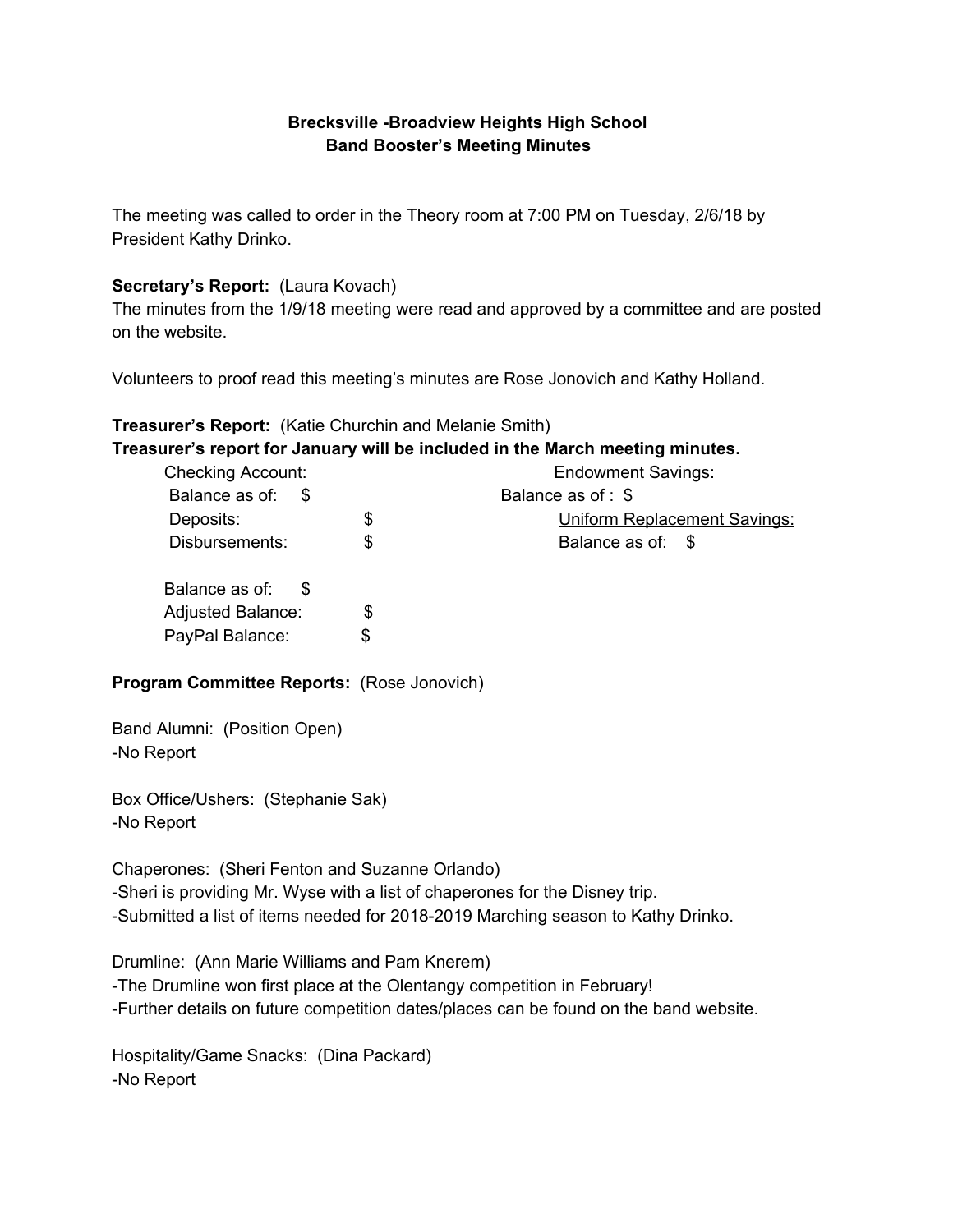-Flagline: (Melinda Brubaker and Elena Kucharski) -All but two Flagline members will be going to Disney. -Grace is "spiffing" up the flags that will be used in the parade. -Flagline clinics will be held May 14th-17th. -Auditions for Flagline will be held May 18th. -Flagline camp will be held July 16th-20th this summer.

PSO: (Michele Mihalich)

-The 2018-2019 school calendar is now available.

-The new K-5 building will be built at a yet to be determined site in Brecksville.

-There will be another dress code survey coming out towards the end of this school year.

-The District is dealing with the issues of vaping and cyberbullying.

-February 22nd and 23rd have been designated as "no technology days" for all school buildings. -Senior yard signs are now on sale for \$28.00.

Publicity: (Melissa Burdick)

-The flyers are ready for the Pancake Breakfast.

-Melissa will take care of publicity for the Concert Winds and Wind Ensemble concert held at Cleveland State in February and also for Drumline competitions.

Senior Night: ( Sheyenne Uhlir and Linda Gauntner) -No Report

Swarm Board and Decorations: (Lisa Trout) -No Report

Uniforms: (Lori Reagan, Rima Julien, Sheyenne Uhlir & Linda Gauntner)

-Dry cleaning is still going on. Approximately 5 uniforms still need to be picked up from the cleaners and three students have not sent in their uniforms to be cleaned before the Disney trip. -Some uniforms were sent the the cleaners by students not going to Disney. Those uniforms will be put aside and not cleaned at the end of the year.

-Uniforms for the Disney trip will be collected on March 19th (the first evening rehearsal) instead of on the morning of departure. This is to expedite check-in that morning.

-Gloves will be sold at the Disney trip meeting in March. Parents are strongly urged to purchase an extra set at this time. Gloves will not be sold on departure day or at any time during the trip. -Several students mistakenly took their hats home with their uniforms and they must be returned to Mr. Wyse or Mrs. Astey.

-Flagline uniforms have all been washed and will be handed out to Flagline members.

Summer Uniforms: (Kathy Holland and Lisa Karakostas)

-Due to a large compilation of sizes and styles, Kathy would like to order new samples of what will be sold to incoming freshmen so that the sizes and styles match up with what the students are trying on.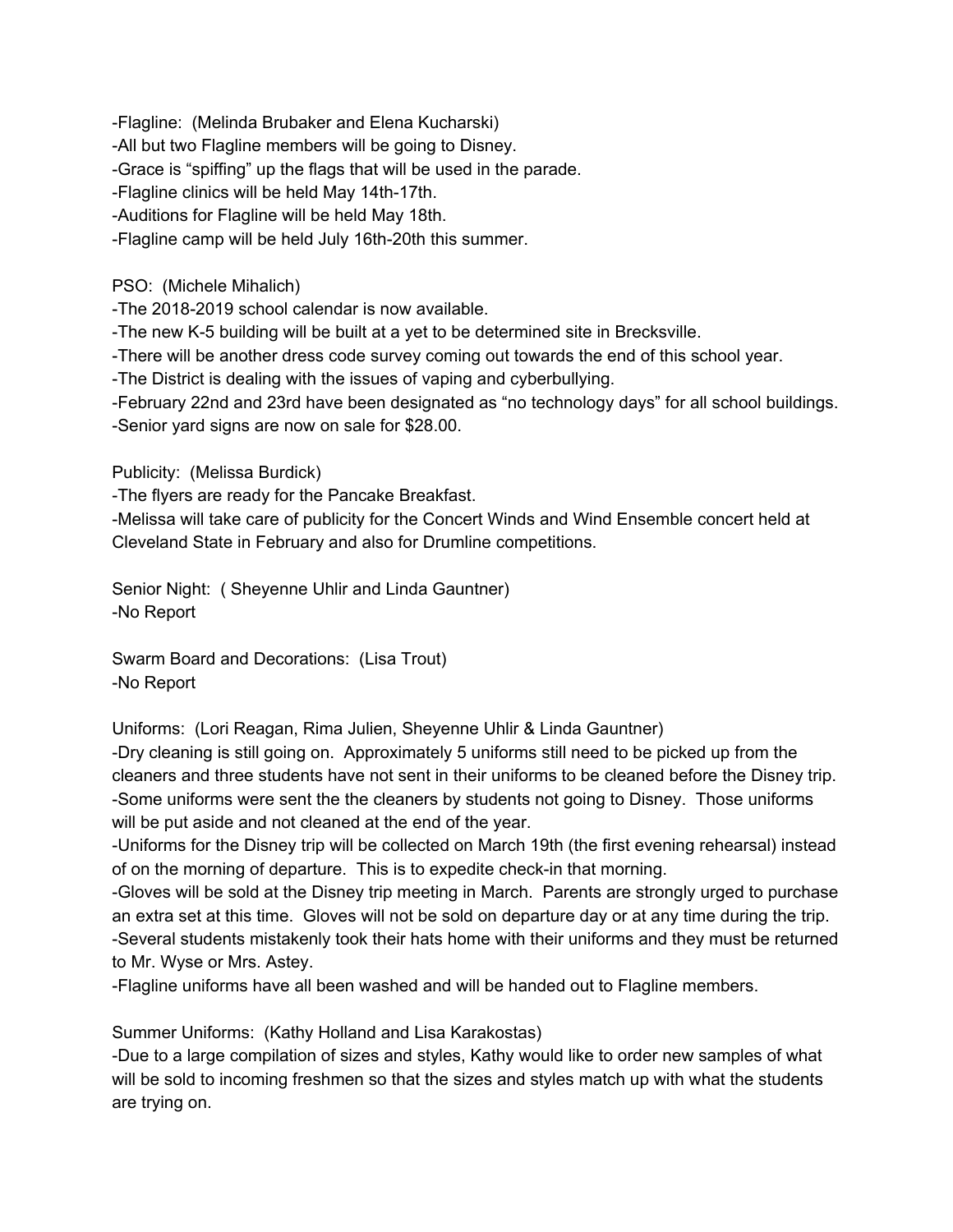-The summer uniform committee is working on organizing what they have now and will have a full report by the next Booster meeting.

Yard Signs: (Lori Samric and Ann Marie Williams) -No Report

## **Ways and Means Committee Reports:** (Amy Zajac)

Athletic Program: (Kathy Richards and Melissa Burdick) -No Report

Athletic Program Layout: (Open) -No Report

Athletic Program Sales: (Open) -No Report

Citrus Fruit Sales: (Carol Nixon and Allison Winokur) -No Report

Disney Raffle: (Dina Packard) -No Report

Endowment/Patrons: (Kim Traum) -A check for \$100.00 was submitted to the treasurer from a new patron.

Spirit Wear: (Rose Jonovich) -No Report

Pancake Breakfast/Music in Our Schools Event: (Suzanne Orlando) -A volunteer sign-up will be available the week of February 12th for anyone interested in helping at the Pancake Breakfast.

#### **Band Director's Report:** (Mr. Wyse and Mrs. Astey)

-There will be a chaperone meeting on Monday, February 26th.

-The parent meeting for Disney will be Monday, March 5th. At 7 PM in the auditorium.

-Bus and room lists are almost finalized.

-Congratulated the Drumline on taking first place at their competition at Olentangy in January. -Members of Concert Winds and Wind Ensemble will be performing at Cleveland State on February 22nd. Call time is 4:45. Students will be taken by bus to Cleveland State.